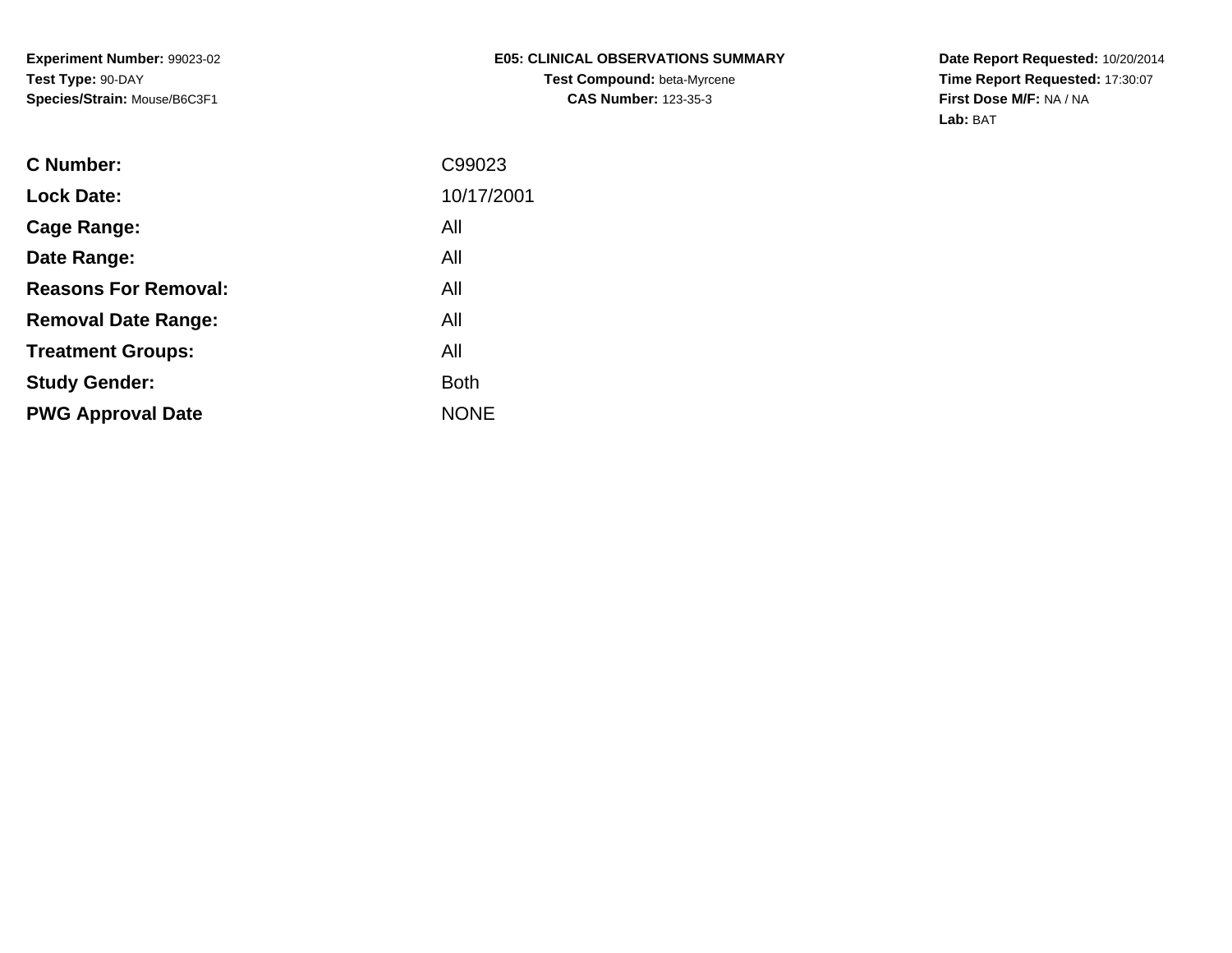# **E05: CLINICAL OBSERVATIONS SUMMARYTest Compound:** beta-Myrcene**CAS Number:** 123-35-3

**Date Report Requested:** 10/20/2014**Time Report Requested:** 17:30:07**First Dose M/F:** NA / NA**Lab:** BAT

#### **SEX :MALE WEEK: 14**

| <b>OBSERVATIONS</b> | <b>G/KG</b>     |        | 0.25           | G/KG   | 0.5             | G/KG   | $\blacksquare$ .0 | G/KG   |
|---------------------|-----------------|--------|----------------|--------|-----------------|--------|-------------------|--------|
|                     | <b>JURRENT*</b> | TOTAL+ | <b>CURRENT</b> | TOTAL+ | <b>CURRENT*</b> | TOTAL+ | <b>CURRENT*</b>   | TOTAL+ |
| Thin                | 0/0             | 0 / 10 |                | 0/10   | $1/$ C          | /10    | 0 / J             | 0/10   |

\* ANIMALS WITH OBSERVATION IN CURRENT PERIOD / TOTAL ANIMALS OBSERVED IN CURRENT PERIOD (WITHIN 7 DAYS OF RUN DATE)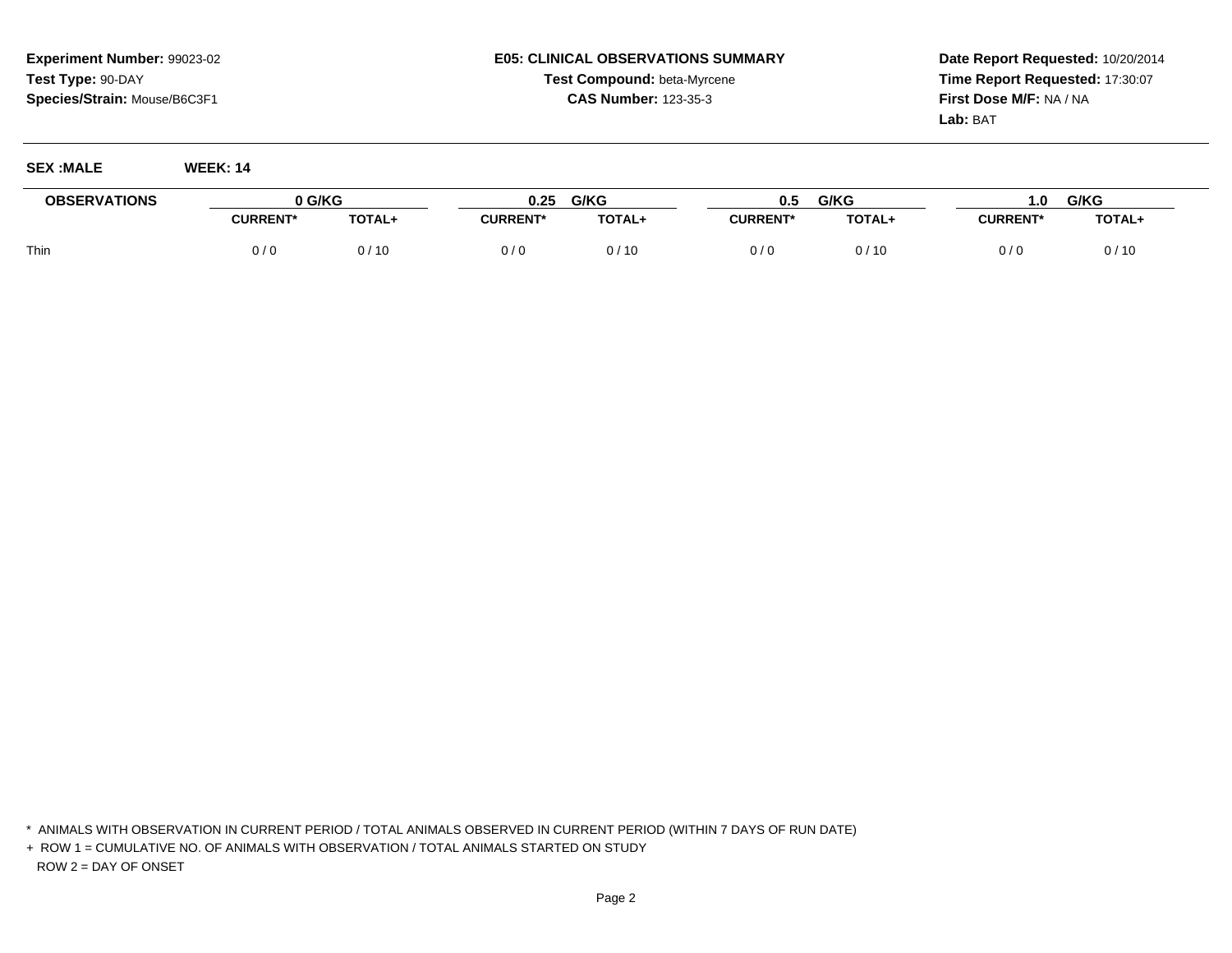**SEX :MALE WEEK: 14**

### **E05: CLINICAL OBSERVATIONS SUMMARYTest Compound:** beta-Myrcene**CAS Number:** 123-35-3

**Date Report Requested:** 10/20/2014**Time Report Requested:** 17:30:07**First Dose M/F:** NA / NA**Lab:** BAT

| ___________         | --------        |               |                 |        |
|---------------------|-----------------|---------------|-----------------|--------|
| <b>OBSERVATIONS</b> | 2.0             | G/KG          | 4.0             | G/KG   |
|                     | <b>CURRENT*</b> | TOTAL+        | <b>CURRENT*</b> | TOTAL+ |
| Thin                | 0/0             | 2/10          | 0/0             | 0/10   |
|                     |                 | <b>DAY 22</b> |                 |        |

\* ANIMALS WITH OBSERVATION IN CURRENT PERIOD / TOTAL ANIMALS OBSERVED IN CURRENT PERIOD (WITHIN 7 DAYS OF RUN DATE)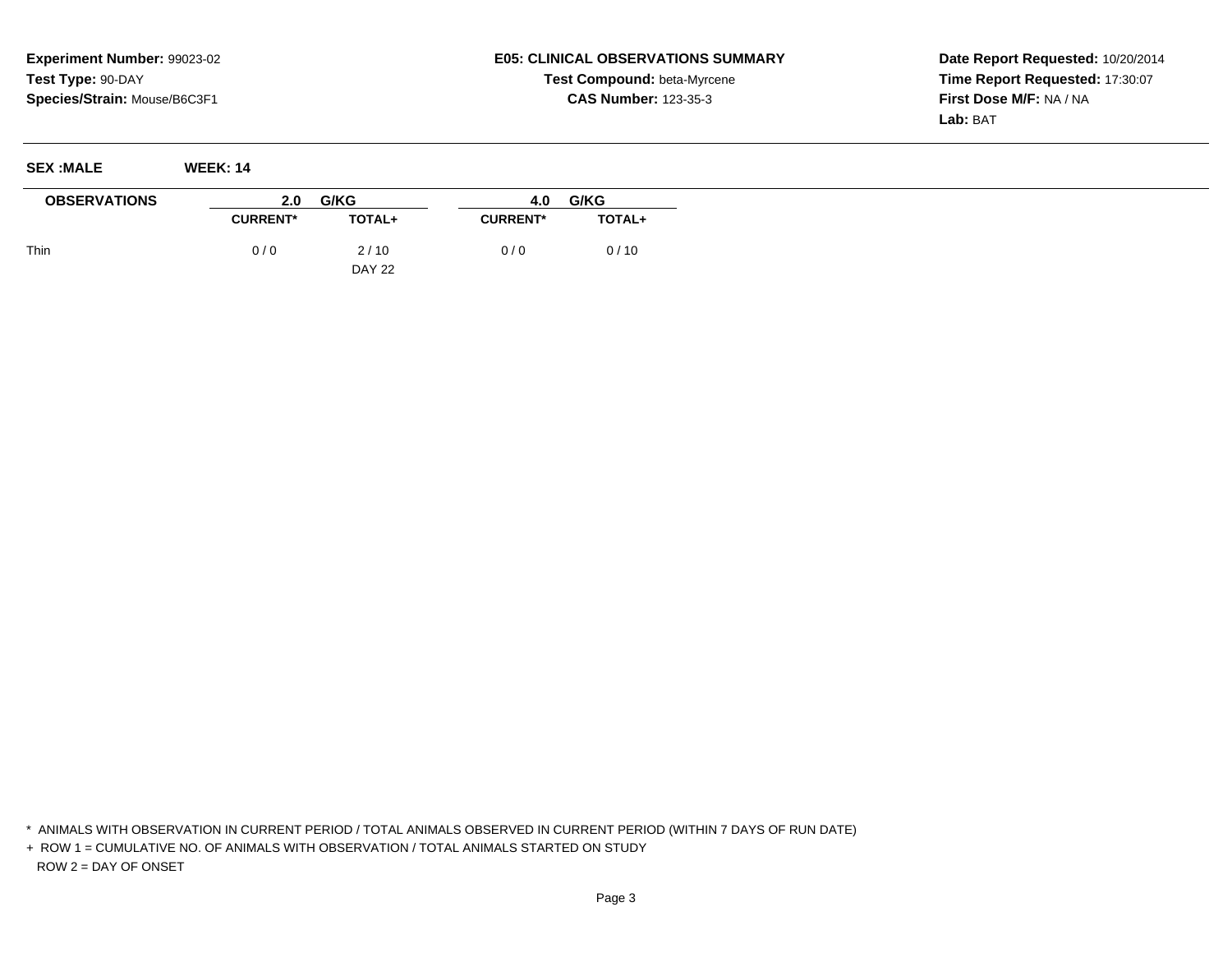**Experiment Number:** 99023-02**Test Type:** 90-DAY**Species/Strain:** Mouse/B6C3F1

**E05: CLINICAL OBSERVATIONS SUMMARYTest Compound:** beta-Myrcene**CAS Number:** 123-35-3

\*\*\*END OF MALE DATA\*\*\*

**Date Report Requested:** 10/20/2014**Time Report Requested:** 17:30:07**First Dose M/F:** NA / NA**Lab:** BAT

\* ANIMALS WITH OBSERVATION IN CURRENT PERIOD / TOTAL ANIMALS OBSERVED IN CURRENT PERIOD (WITHIN 7 DAYS OF RUN DATE)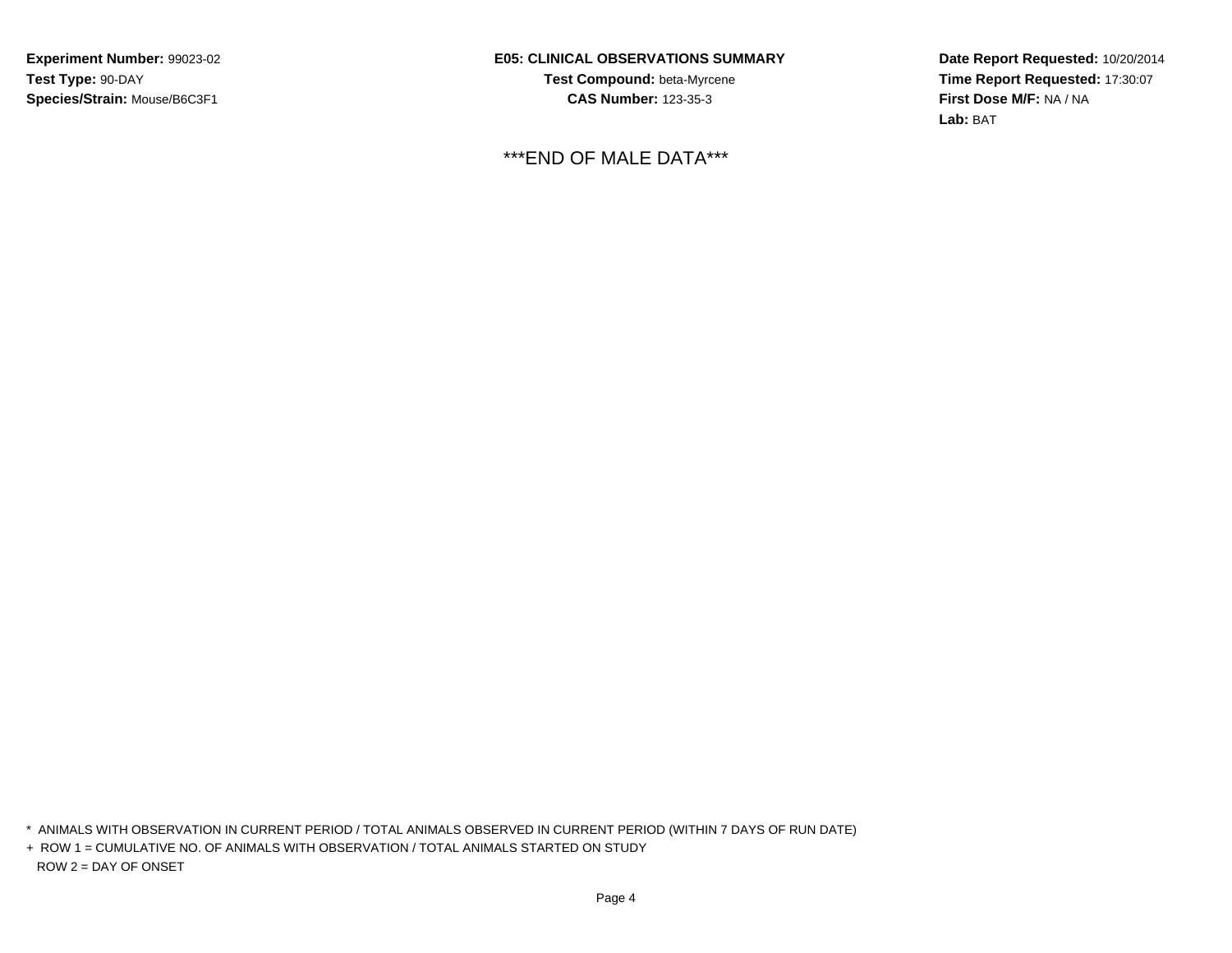# **E05: CLINICAL OBSERVATIONS SUMMARYTest Compound:** beta-Myrcene**CAS Number:** 123-35-3

**Date Report Requested:** 10/20/2014**Time Report Requested:** 17:30:07**First Dose M/F:** NA / NA**Lab:** BAT

### **SEX :FEMALE WEEK: 14**

| <b>OBSERVATIONS</b> | <b>G/KG</b>     |        | 0.25           | G/KG          | 0.5             | G/KG          | $\mathbf{0}$ .  | G/KG   |
|---------------------|-----------------|--------|----------------|---------------|-----------------|---------------|-----------------|--------|
|                     | <b>CURRENT*</b> | TOTAL+ | <b>CURRENT</b> | <b>TOTAL+</b> | <b>CURRENT*</b> | <b>TOTAL+</b> | <b>CURRENT*</b> | TOTAL+ |
| Thin                | J / 0           | / 10   |                | 0/10          | 0/6             | /10           | 0/0             | 0/10   |

\* ANIMALS WITH OBSERVATION IN CURRENT PERIOD / TOTAL ANIMALS OBSERVED IN CURRENT PERIOD (WITHIN 7 DAYS OF RUN DATE)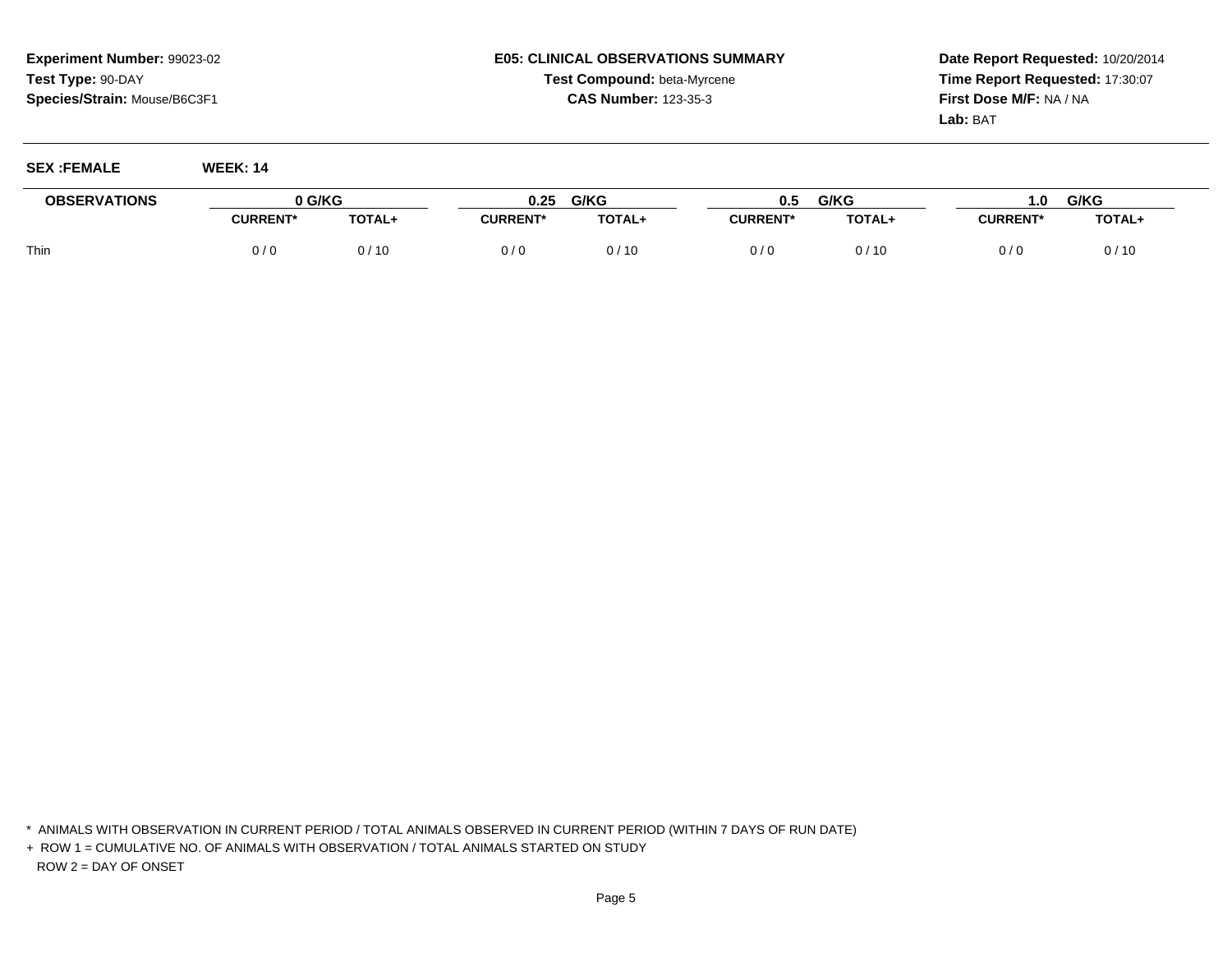**SEX :FEMALE WEEK: 14**

# **E05: CLINICAL OBSERVATIONS SUMMARYTest Compound:** beta-Myrcene**CAS Number:** 123-35-3

**Date Report Requested:** 10/20/2014**Time Report Requested:** 17:30:07**First Dose M/F:** NA / NA**Lab:** BAT

| $V1$ Little         | ------------    |               |                 |               |
|---------------------|-----------------|---------------|-----------------|---------------|
| <b>OBSERVATIONS</b> | 2.0             | G/KG          | 4.0             | G/KG          |
|                     | <b>CURRENT*</b> | TOTAL+        | <b>CURRENT*</b> | <b>TOTAL+</b> |
| Thin                | 0/0             | 6/10          | 0/0             | 0/10          |
|                     |                 | <b>DAY 22</b> |                 |               |

\* ANIMALS WITH OBSERVATION IN CURRENT PERIOD / TOTAL ANIMALS OBSERVED IN CURRENT PERIOD (WITHIN 7 DAYS OF RUN DATE)